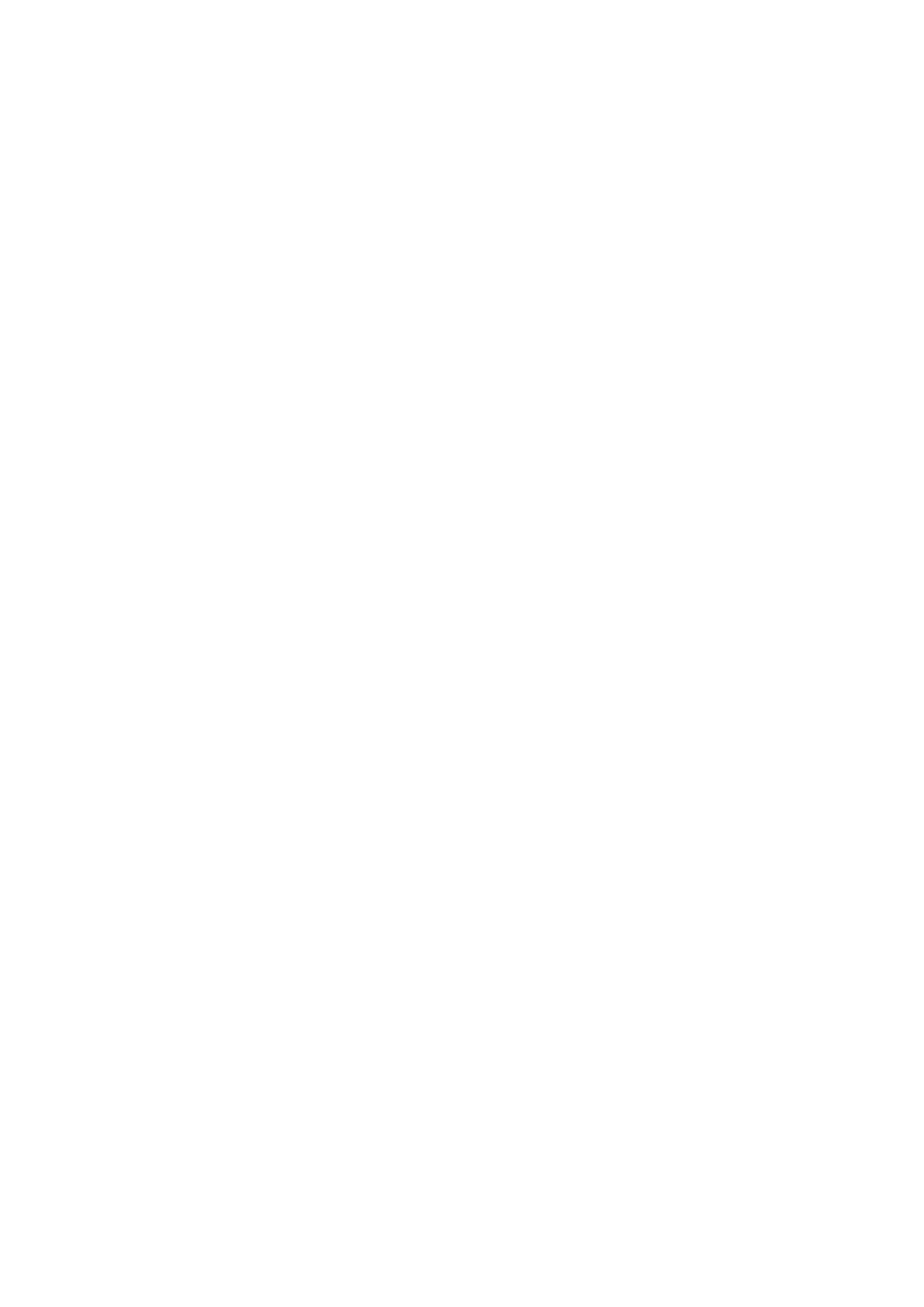ruptures. At the second stage some blast energy passes to the inhibitor. It can be shown that at the second stage several runs of the shock wave between the envelope and the symmetry axis are enough for getting the pressure equalization inside the air working area of the inhibitor.

The third stage starts at the moment when the envelope collapses and fast destruction of the liquid inhibitor occurs, which is accompanied by the liquid dispersion, the separation of drops and the final formation of the air shock wave. The container inner air working area radius is not more than 5-6 high-explosive charge radii, and the density of the medium filling the envelope is noticeably greater than both the shock wave air and detonation products densities behind the shock wave front. In view of the aforementioned facts, the first shock wave will be strong and its interaction with the container will not much differ from the interaction with a rigid surface.

Calculation of significant pressure impulse relaxation in a gas medium contained inside a rigid wall cylinder have revealed fast pressure equalization inside the liquid inhibitor air working area along the coordinate, in general during 4-5 runs of the shock wave between the wall and the working area axis. The testing using high-speed camera for recording the process [6] have proved that the envelope destruction starts within the time enough for 5- 10 runs of the shock wave inside the air working area of the inhibitor. Thus, to a first approximation, the process of the further inhibitor destruction may be considered as a quasistationary process with the constant along the coordinate pressure inside the air working area.

#### **3. Model of "bursting sphere"**

Assume that the air working area expansion process continues from the initial radius  $r_1$  to some limitary radius  $r_2$  until the inhibitor destruction. When the destruction occurs, the detonation products start interacting with the atmosphere and a shock wave is formed. Mechanism of the shock wave formation differs from that given in the point blast theory. For the description of detonation products expansion following the inhibitor destruction a "bursting sphere" model was applied [7, 8]. The model is usually used for calculation of shock waves caused by a bursting pressurized vessel. A shock wave formed after the inhibitor destruction is weaker in comparison with a shock wave resulted from an open blast.

In "bursting sphere" model the shock wave pressure at the moment of the inhibitor envelope destruction is found from the equation for one-dimensional flow in a shock tube [9]:

$$
\frac{P_1}{P_0} = \frac{P_{s0}}{P_0} \left[ 1 - \frac{(\gamma - 1)\frac{a_0}{a} \left( \frac{P_{s0}}{P_0} - 1 \right)}{\left( 2\gamma_0 \left( 2\gamma_0 + (\gamma_0 + 1)\left( \frac{P_{s0}}{P_0} - 1 \right) \right) \right)^{\frac{1}{2}}} \right] \qquad (1)
$$

where  $P_1, P_0, P_{s0}$  - pressure in the air working area at the instant of the inhibitor destruction, atmosphere pressure, air shock wave front pressure, correspondingly;  $\gamma_0$  and  $\gamma$  –the air and detonation products adiabatic values;  $a_0$  and  $a$  – speed of sound in the air and in detonation products. Dimensionless pressure  $\mathbf{0}$ 0 *P*  $\frac{P_{S0}}{P_{S0}}$  or dimensionless overpressure  $\overline{P}_{S0} = \frac{P_{S0}}{P_{S0}} - 1$ 0  $_0 = \frac{I_{S0}}{P_0}$  $\overline{P}_{s0} = \frac{P_{s0}}{P} - 1$  are found from (1) by the iteration method. In [8] the graphical results from (1) for various  $\overline{P}_{s0}$  in the form of  $(a/a_0)^2$  dependencies on  $P_1/P_0$  are given. For finding the sought curve in the graphic and thereby  $\overline{P}_{S0}$ , it is necessary knowing pressure  $P_1$  at the moment of the destruction and  $(a_{a0})^2$  ratio. Pressure  $P_1$  is found from the relief isentropic curve equation: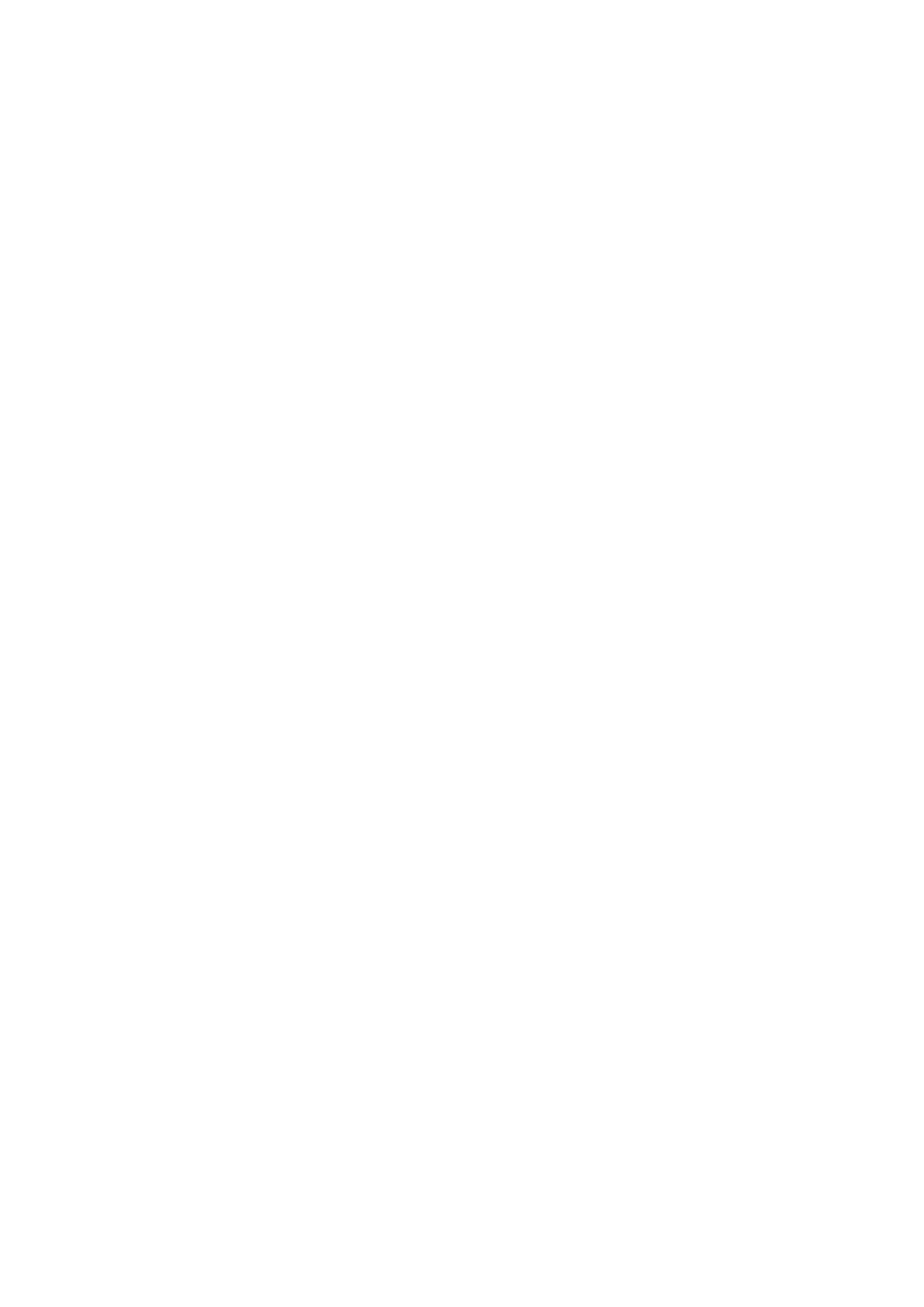Figure 2 shows that, with the increase of the overpressure and the temperature inside and outside the liquid inhibitor at the moment of the collapse,  $P<sub>S</sub>$  curves are getting closer to the curve characterizing the change of the overpressure resulted from the high-explosive charge detonation in the open. To determine the pressure/distance ratio for the blast sphere given parameters, it is necessary to find a point corresponding to dimensionless pressure  $P_{SO}$ and distance  $\overline{R}^*$  at the moment of the liquid inhibitor collapse. Then, through the found point, the dependence curve  $\overline{P}_s = \overline{P}(\overline{R})$  should be drawn equidistantly to two nearest curves.



**Fig. 2.** Calculated relations  $\overline{P}_s(R)$  for bursting spheres.

# **4. Modification of "bursting sphere" model**

The calculated estimations performed according to the aforementioned diagram have revealed that in the range of the practical interest  $(30 - 100 \text{ kPa})$  i.e. ear and lung injury threshold) the blast shock wave overpressure dependencies on non-dimensional distances  $(0.7)$  for the sphere practically coincide with those for the open charge. Deviation is not more than 5 -10 %. Thus, at the sphere (inhibitor) blast and the open high-explosive charge detonation the same front shock wave overpressure values  $P$  are observed at the same distances  $\overline{R}$  from the epicenter found from  $(7)$ , where  $E -$  blast energy.

Consider the correlation between the distances from the epicenter to the equal shock wave pressure points at the open and isolated (simulated sphere blast) high-explosive charge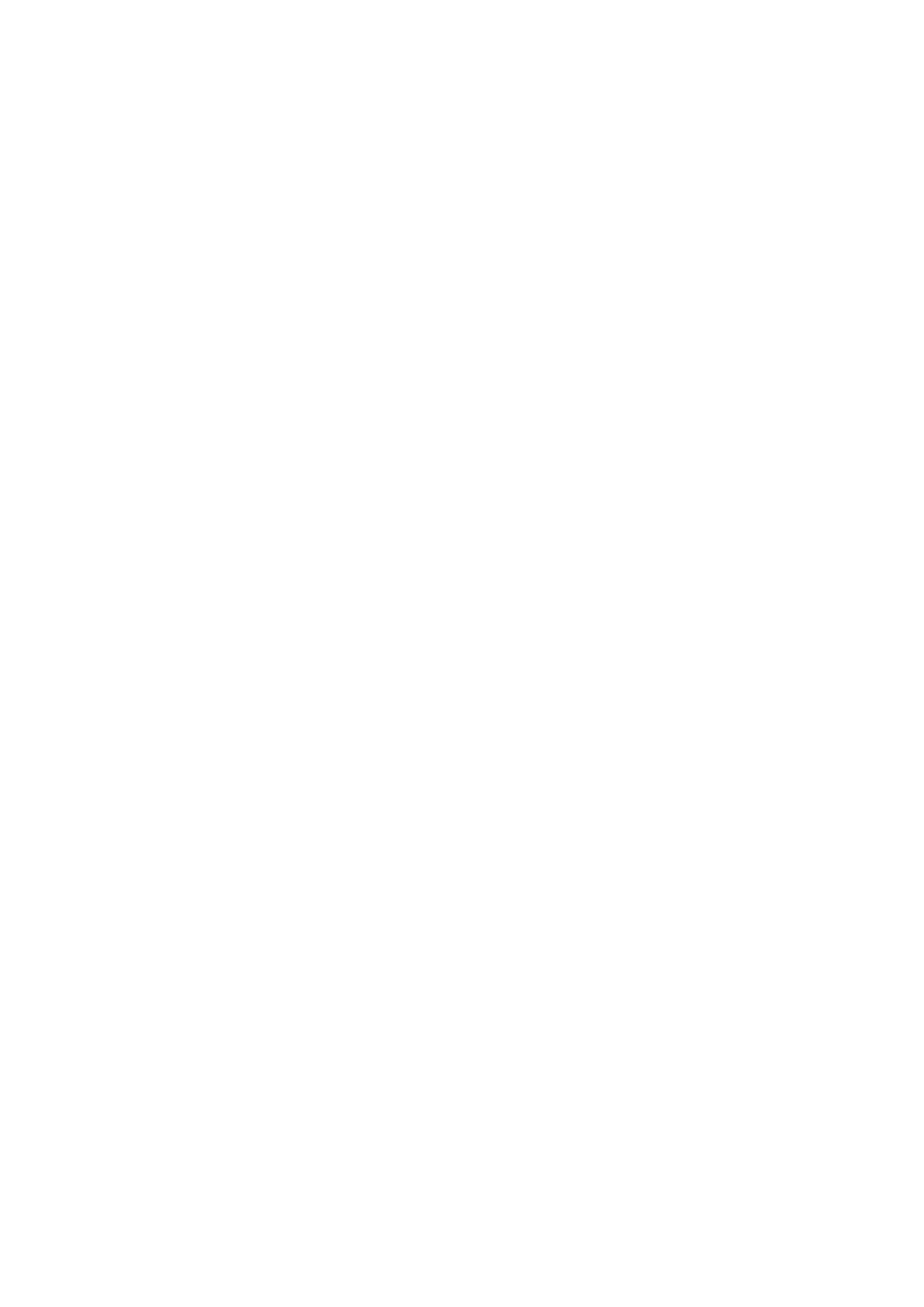2 1 *i i i i n R r*  $A \, r_{\rm i} \, \langle \, r_{\rm i} \rangle$  $\left(\frac{r_{2i}}{r_i}\right)^{\gamma}$ is the dimensionless parameter determining the pressure, where *i i r*  $n = \frac{r}{n}$ 1  $=\frac{r_{2i}}{r_{2i}}$  is

the envelope ultimate elongation. Inserting this parameter into one of the known  $P(R)$ dependencies obtained with the testing data approximation, we can perform an evaluative prognosis of the pressure reduction at various distances from the epicenter resulted from the inhibitor application.

### **5. Testing technique**

The following tests have been performed to determine a shock wave pressure at different distances from a high-explosive charge of various mass isolated by various type inhibitors. The 0.1, 0.42 and 1.0 kg TNT blasts were conducted on a rigid surface (steel plate). The shock wave pressure was recorded by 6-12 piezoelectric pressure sensors placed along two perpendicular lines at 0.8 - 4.0 m from the charge. For 0.1-kg TNT charge detonation the sensors were placed 0.1m above the ground, for 0.42 and 1,0 kg charges – at  $0.5 - 1.5$  m above the ground.



**Fig. 3**. Layout of pressure sensors.

The pressure sensors were calibrated with a dynamic method; the pressure transformer was subjected to blast waves of a given intensity, resulting from 140 g spherical 50/50TNT-RDX charges.

Samples of inhibitors of five types were used in the testing (Table 1). For the tests with 0.1-kg TNT, cylinder shape inhibitors with the top section were made. Hollow walls of the cylinder and those of section formed a single volume. The sample cross section is graphed in Fig. 4. The elastic envelope was made of 2 mm polyethylene. The working space dimensions (3 in Figю 4) of the samples type1 and type 2 were identical: height 0.15 m and diameter 0.15 m. Thus the equivalent volume sphere radius is 0.086 m (Table 1). The density of the working medium and, therefore, the weight of the inhibitor were varied. For isolating 0.42 kg charge, two types of inhibitors (3 and 4, Table 1) with different volume and shape of the working space, envelope (rubber or polyurethane), weight (10 or 19 kg), but with the same working medium were used. 1-kg TNT charges were isolated by multi-camera containers with rubber envelopes with equivalent radius of the working space of 0.201 m (type 5). Water solution of calcium chloride (density  $1.29 \cdot 10^3$  kg/m<sup>3</sup>) –sample No2, and ethylene glycol (density  $0.96 \cdot 10^3$  kg/m<sup>3</sup>) – the other samples, were used as the working liquid. HE charge was covered with the inhibitor in such a way as to be on the axis of the inhibitor symmetry.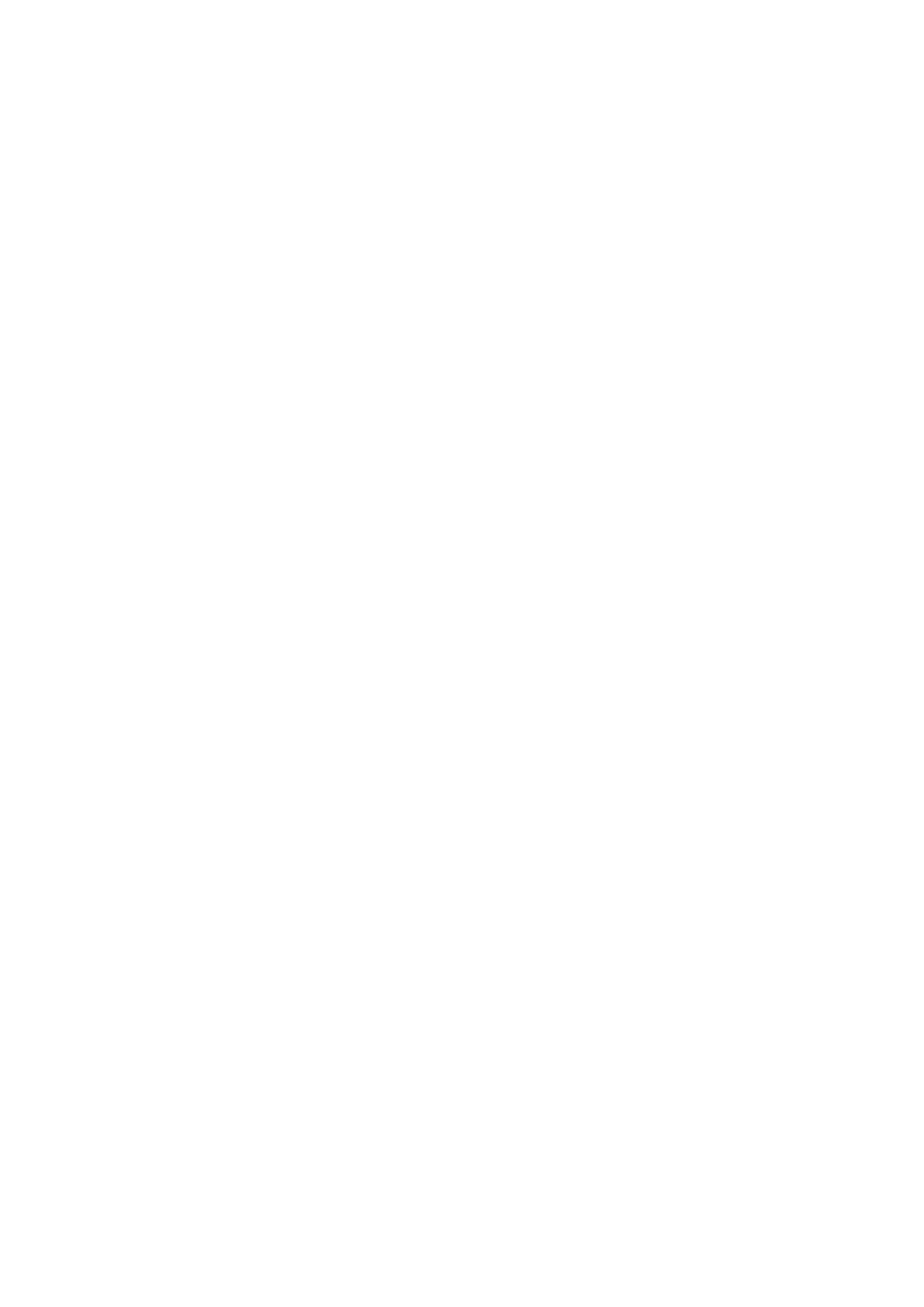

**Fig. 5.** Front shock wave overpressure caused by isolated 0.1-kg TNT charge; BS curve – results calculated with the modified model of 'explosive spheres" for 0.086 m radius sphere; A and B dots correspond to experimental data obtained for 1 and 2 types of inhibitors (Table 1).



**Fig. 6.** Front shock wave overpressure resulted from the isolated 0.42 kg TNT: BSA and BSB curves– results calculated with the modified model of 'explosive spheres" for 0.09 and 0.138 m radius spheres; A and  $B$  – experimental data obtained for 3 and 4 types of inhibitors (Table 1).

Figure 8 presents a correlation between the shock wave overpressure caused by 1-kg TNT open charge detonation (to formula (20)) and 0.201-m radius sphere (to modified model of "bursting sphere") at various distances from the epicenter. Pressure level 100 kPa is the lung hemorrhage threshold. Data given in Fig. 8 show the reduction of the dangerous zone radius from 3.3-m to 1.5-m as a result of the blast isolation. As this takes place, degree of the shock wave overpressure mitigation is increasing with the approaching to the epicenter, i.e. in the most dangerous zone.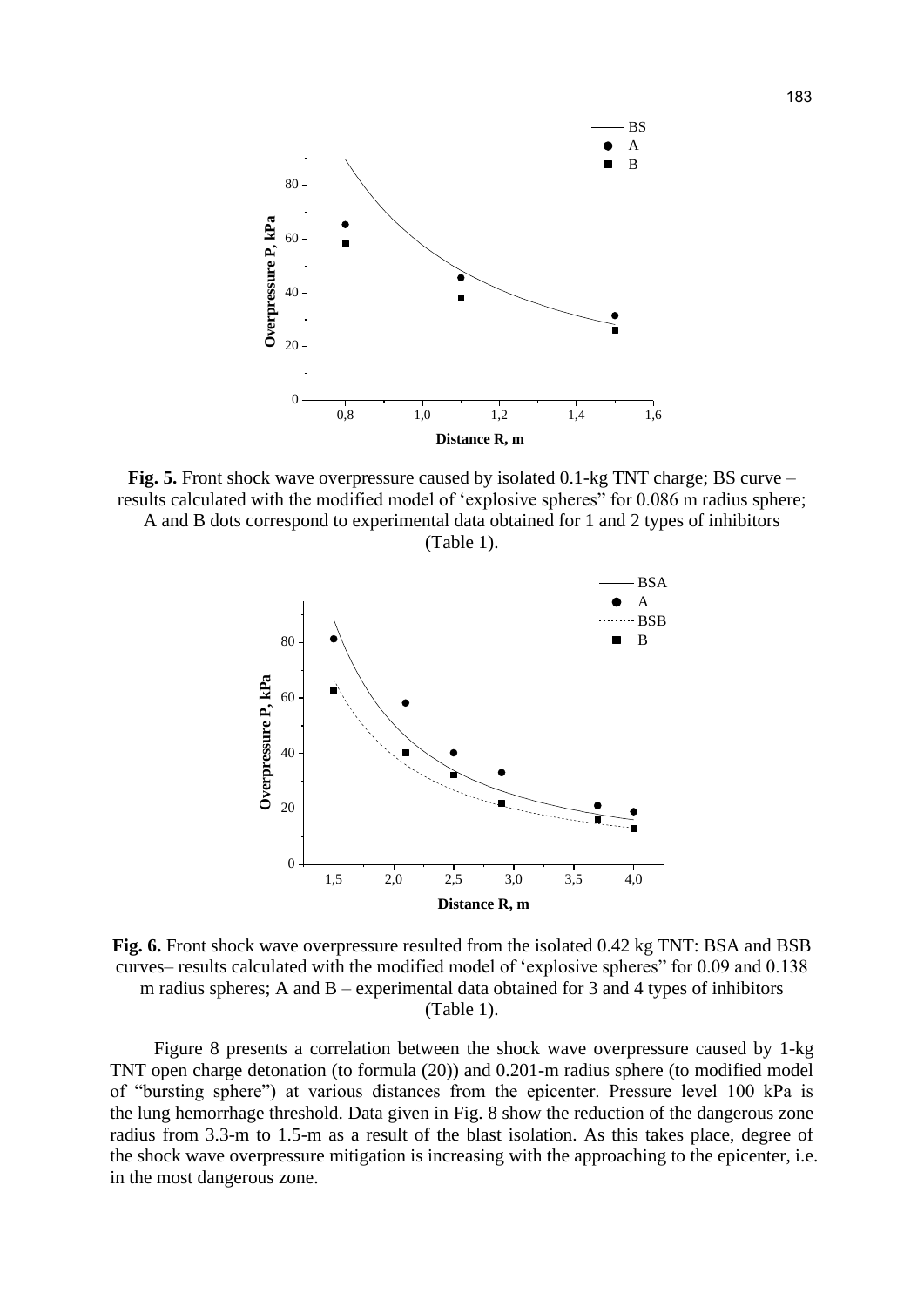

**Fig. 7.** Front shock wave overpressure caused by isolated 1 kg TNT detonation: BS curve – results calculated with the modified model of 'explosive spheres" for 0.201-m radius sphere; dots – experimental data obtained for inhibitors of type 5 (Table 1).



**Fig. 8.** Front shock wave overpressure caused by 1 kg TNT detonation BS curve – results calculated with the modified model of 'explosive spheres" for 0.201 m radius sphere; OCh curve – results calculated by formula (20) for an open charge; Pressure level 100 kPa shows the dangerous for human health zone.

It should be stressed out again that approximation of the modified model of "bursting sphere" is acceptable only if the pressure is determined in that  $\overline{P}_s(R)$  area (Fig. 2) where the dependencies for bursting sphere are the closest to the dependencies for the open highexplosive. At the same time, evaluations performed to the "bursting sphere" model shows that it is exactly in this area  $\overline{P}_s(\overline{R})$  lies the practical interest when determining the safe zone. It is explained by two factors:

• Values of the following parameters, viz: inhibitor working space volume/high explosive